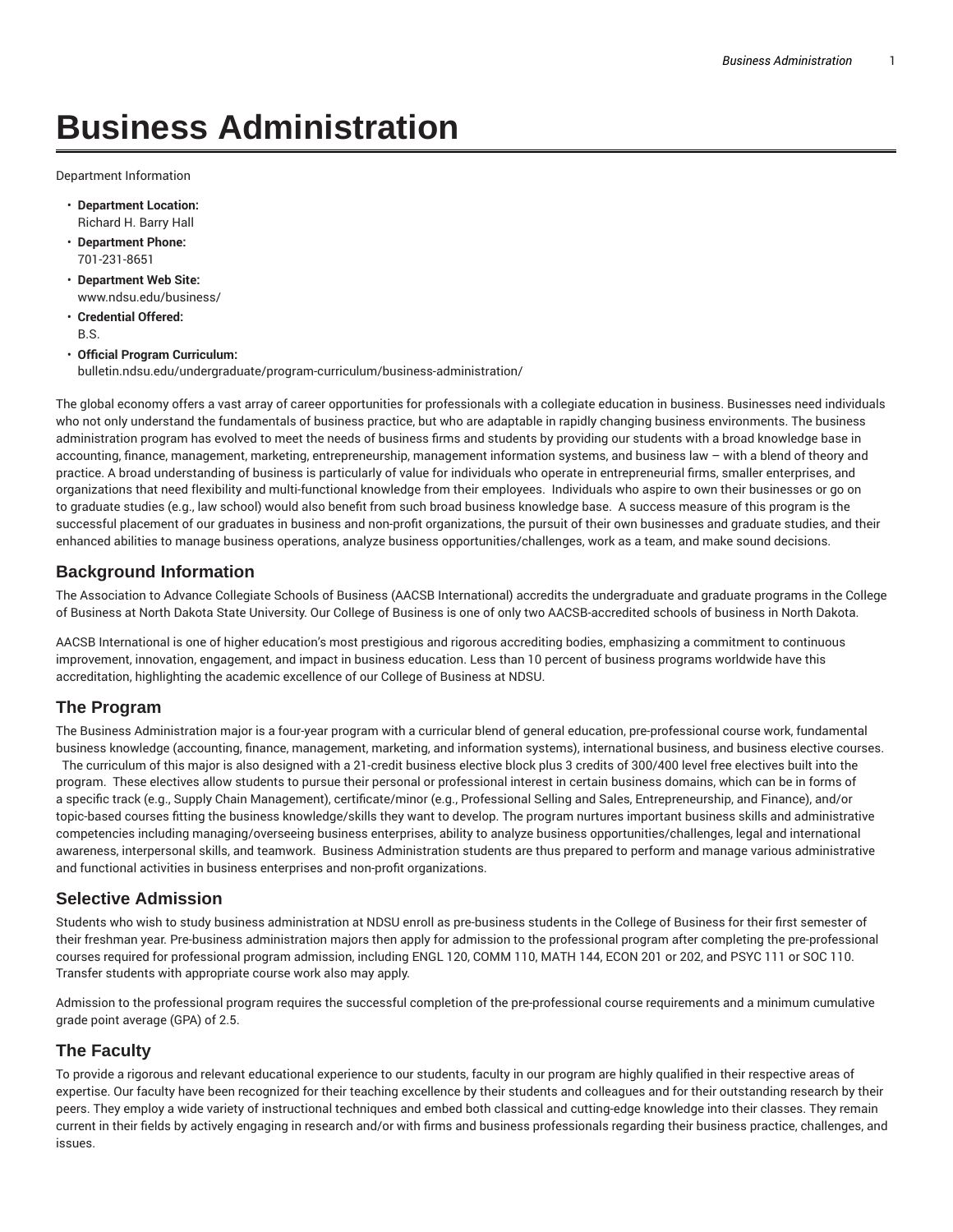### **The Practicum**

Business administration majors are encouraged to complete practicum experiences, ideally at the end of sophomore and junior years. The practicum is designed to enable our students to connect business concepts learned in the classroom with live business situations and to broaden their horizons beyond the classroom setting. The practicum also gives students a competitive edge in job placement.

#### **Career Opportunities**

Graduates with a business administration major have career opportunities in business, industry, government service and the non-profit sector, both regionally and globally. Employment opportunities for business administration majors are significant as business-related activities and administrative functions are needed in every type of business and organization, whether for-profit or not-for-profit. Major job categories include business operations, business analyst, human resource management, product/service management, retail management, small business owner, and entrepreneurship venture.

#### **Minor in Business Administration**

A minor in business administration can be a perfect choice for students with non-business majors who want to enhance their marketability through business knowledge and skills. The curricular details are available at https://www.ndsu.edu/business/programs/. This minor is not available to students with majors in the College of Business.

#### **The College**

In addition to the business administration major, the College of Business offers undergraduate majors in accounting, finance, global business (second major only), management, marketing and management information systems. The College of Business also offers five graduate programs including Master of Business Administration, Master of Accountancy, Master of Managerial Logistics, Master of Transportation and Urban Systems, and Doctorate in Transportation and Logistics.

#### **High School Preparation**

It is recommended that high school students interested in studying business administration at the university level take mathematics courses at least through pre-calculus. High school electives in the social sciences, communication, and English also would be of benefit. Students who have satisfactorily completed Advanced Placement courses in Calculus, Economics, English, Communication, and Psychology or Sociology may directly apply for admission to the professional program. Please speak with a professional advisor for more information.

## **Plan of Study**

Please note this is a sample plan of study and not an official curriculum. Actual student schedules for each semester will vary depending on start year, education goals, applicable transfer credit, and course availability. Students are encouraged to work with their academic advisor on a regular basis to review degree progress and customize an individual plan of study.

| Freshman                    |                                           |                |
|-----------------------------|-------------------------------------------|----------------|
| Fall                        | <b>Credits Spring</b>                     | <b>Credits</b> |
| <b>ENGL 110</b>             | 4 COMM 110                                | 3              |
| <b>MATH 144</b>             | 4 ENGL 120                                | 3              |
| <b>PSYC111</b>              | 3 MIS 116                                 | 3              |
| <b>ECON 201</b>             | 3 ECON 202                                | 3              |
| Gen Ed Wellness             | 2 Non-major Elective                      | 3              |
|                             | 16                                        | 15             |
| Sophomore                   |                                           |                |
| Fall                        | <b>Credits Spring</b>                     | <b>Credits</b> |
| ACCT 200                    | 3 ACCT 201                                | 3              |
| <b>PHIL 216</b>             | 3 STAT 331                                | $\overline{2}$ |
| SOC 110                     | 3 Gen Ed Humanities/Fine Arts             | 3              |
| <b>STAT 330</b>             | 3 Gen Ed Science & Technology (w/<br>lab) | $\overline{4}$ |
| Gen Ed Science & Technology | 3 Non-Major Elective                      | 3              |
|                             | 15                                        | 15             |